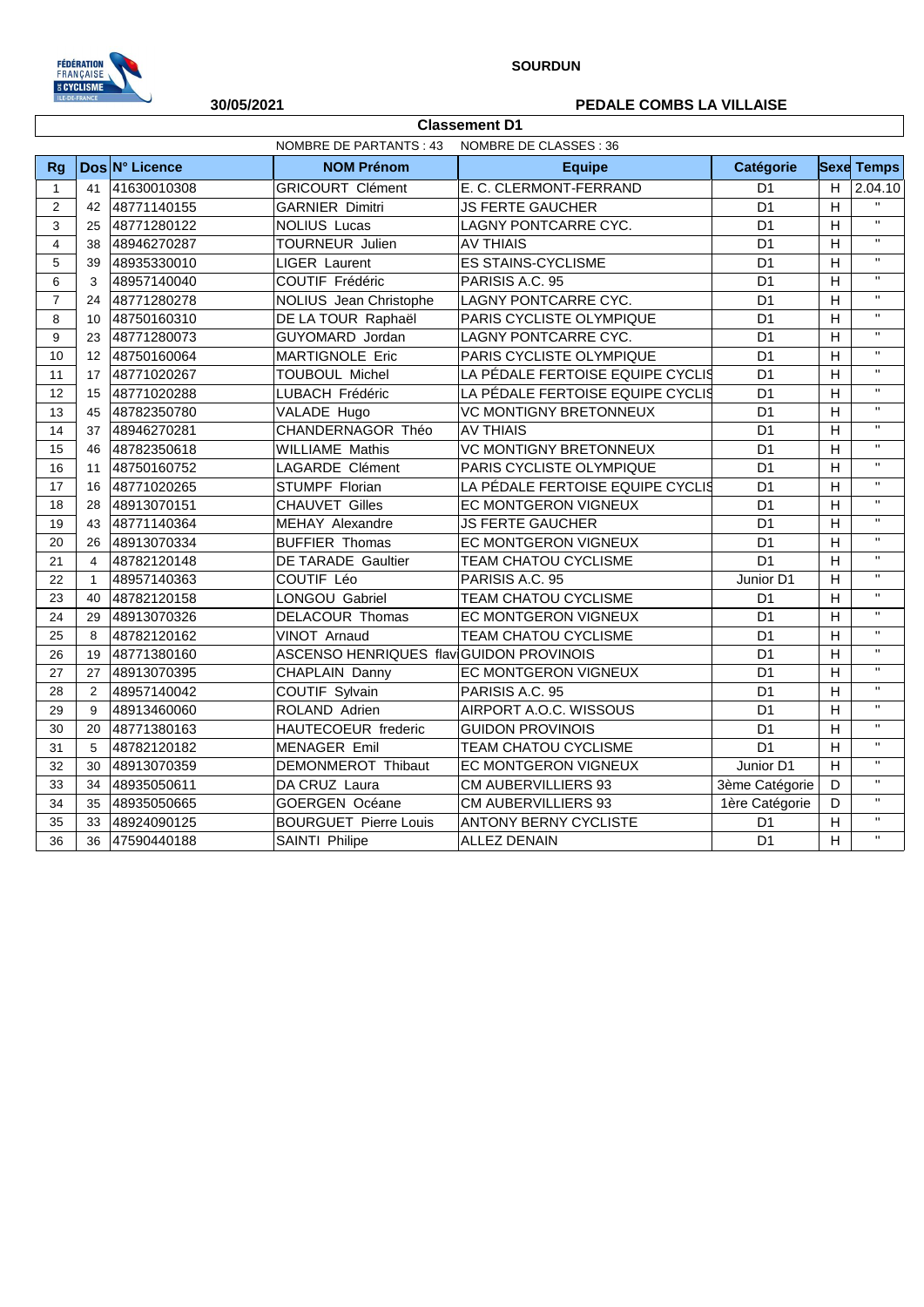|                | <b>Classement D2</b>                                          |                            |                                               |                                                            |                                   |                      |                                                    |  |  |
|----------------|---------------------------------------------------------------|----------------------------|-----------------------------------------------|------------------------------------------------------------|-----------------------------------|----------------------|----------------------------------------------------|--|--|
|                | <b>NOMBRE DE PARTANTS: 45</b><br><b>NOMBRE DE CLASSES: 41</b> |                            |                                               |                                                            |                                   |                      |                                                    |  |  |
| <b>Rg</b>      |                                                               | Dos N° Licence             | <b>NOM Prénom</b>                             | <b>Equipe</b>                                              | Catégorie                         |                      | <b>Sexe Temps</b>                                  |  |  |
| $\mathbf{1}$   | $\overline{7}$                                                | 48750160631                | FOURÉ Christophe                              | PARIS CYCLISTE OLYMPIQUE                                   | D <sub>2</sub>                    | H                    | 1.47.40                                            |  |  |
| 2              | 46                                                            | 48913020373                | <b>BOTTONE Patrick</b>                        | AS CORBEIL ESSONNES                                        | D <sub>2</sub>                    | H                    | $\mathbf{H}$                                       |  |  |
| 3              | 22                                                            | 48771280334                | <b>CASTRES Gervais</b>                        | LAGNY PONTCARRE CYC.                                       | D <sub>2</sub>                    | $\mathsf H$          | $\overline{u}$                                     |  |  |
| $\overline{4}$ | 36                                                            | 48935050704                | <b>BASSI Vincent</b>                          | CM AUBERVILLIERS 93                                        | D <sub>2</sub>                    | H                    | $\overline{\mathbf{u}}$                            |  |  |
| 5              | 49                                                            | 46510250155                | DAST Benjamin                                 | V.C. AVIZE                                                 | D2                                | H                    | $\overline{\mathbf{u}}$                            |  |  |
| 6              | 32                                                            | 48771150248                | QUIGNON Remy                                  | TEAM PELTRAX - CSD                                         | D <sub>2</sub>                    | H                    | $\mathbf{H}$                                       |  |  |
| $\overline{7}$ | 9                                                             | 48750160563                | MILOT Tristan                                 | PARIS CYCLISTE OLYMPIQUE                                   | D <sub>2</sub>                    | H                    | $\overline{\mathbf{u}}$                            |  |  |
| 8              | 45                                                            | 48913010207                | DAME Damien                                   | <b>VC SAVIGNY SUR ORGE</b>                                 | D <sub>2</sub>                    | H                    | $\mathbf{H}$                                       |  |  |
| 9              | 31                                                            | 48771150242                | <b>GOUPIL Christophe</b>                      | TEAM PELTRAX - CSD                                         | D2                                | H                    | $\mathbf{H}$                                       |  |  |
| 10             | 21                                                            | 48771280322                | <b>BRACONNOT Valentin</b>                     | LAGNY PONTCARRE CYC.                                       | Junior D <sub>2</sub>             | H                    | $\mathbf{u}$                                       |  |  |
| 11             | $\overline{4}$                                                | 48935130051                | LE TORIELLEC Yves                             | <b>USM GAGNY</b>                                           | D <sub>2</sub>                    | H                    | $\mathbf{H}$                                       |  |  |
| 12             | 25                                                            | 48771280204                | SPILERS Charbel                               | <b>LAGNY PONTCARRE CYC.</b>                                | Junior D <sub>2</sub>             | H.                   | $\overline{u}$                                     |  |  |
|                | 41                                                            | 48771020252                | <b>BARTLET Frédéric</b>                       | LA PÉDALE FERTOISE EQUIPE CYCLIS                           | D <sub>2</sub>                    | $\mathsf H$          | $\mathbf{H}$                                       |  |  |
| 13             |                                                               |                            |                                               |                                                            | $\overline{D2}$                   | H                    | $\mathbf{H}$                                       |  |  |
| 14             | 17<br>43                                                      | 46100110014                | SARRAZIN Mickaël                              | ECHAPPEE NOGENT BRAQUET LIBRE                              | $\overline{D2}$                   |                      | $\overline{u}$                                     |  |  |
| 15<br>16       | 11                                                            | 48957080555<br>48782120086 | <b>GARNIER Philippe</b><br><b>GUYOT Sacha</b> | ARGENTEUIL VAL DE SEINE 95<br><b>TEAM CHATOU CYCLISME</b>  | Junior D <sub>2</sub>             | $\overline{H}$<br>H. | $\overline{\mathbf{u}}$                            |  |  |
| 17             | 16                                                            | 48771130163                | HANOL Jérôme                                  | <b>VC FONTAINEBLEAU AVON</b>                               | D <sub>2</sub>                    | H                    | $\overline{u}$                                     |  |  |
| 18             | 23                                                            | 48771280109                | <b>MUNIER Philippe</b>                        | <b>LAGNY PONTCARRE CYC.</b>                                | $\overline{D2}$                   | $\overline{H}$       | $\overline{\mathbf{u}}$                            |  |  |
| 19             | 6                                                             | 48750160060                | <b>BIALE</b> Valentin                         | PARIS CYCLISTE OLYMPIQUE                                   | D2                                | $\overline{H}$       | $\overline{u}$                                     |  |  |
| 20             | 38                                                            | 48946270117                | FOURNEAUX Stéphane                            | <b>AV THIAIS</b>                                           | $\overline{D2}$                   | $\overline{H}$       | $\overline{u}$                                     |  |  |
| 21             | 10                                                            | 48750160467                | PEAUD Lélio                                   | PARIS CYCLISTE OLYMPIQUE                                   | Junior D <sub>2</sub>             | H.                   | $\overline{u}$                                     |  |  |
| 22             | 28                                                            | 48913070148                | <b>POISSON Emmanuel</b>                       | EC MONTGERON VIGNEUX                                       | $\overline{D2}$                   | $\overline{H}$       | $\overline{u}$                                     |  |  |
| 23             | 50                                                            | 46510250161                | <b>HUOT</b> Armand                            | V.C. AVIZE                                                 | Junior D <sub>2</sub>             | $\overline{H}$       | $\overline{u}$                                     |  |  |
| 24             | 14                                                            | 48771130385                | <b>PELTIER Clément</b>                        | <b>VC FONTAINEBLEAU AVON</b>                               | Junior D <sub>2</sub>             | $\overline{H}$       | $\overline{\mathbf{u}}$                            |  |  |
| 25             | 3                                                             | 48935130330                | <b>GENTNER ROMAIN</b>                         | <b>USM GAGNY</b>                                           | D <sub>2</sub>                    | H.                   | $\overline{\mathbf{u}}$                            |  |  |
| 26             | 39                                                            | 48946270312                | LEPREVOST Antonin                             | <b>AV THIAIS</b>                                           | $\overline{D2}$                   | H                    | $\mathbf{H}$                                       |  |  |
| 27             | 48                                                            | 48771240026                | <b>JEUFFROY Laurent</b>                       | <b>VC SAINT-MAMMES</b>                                     | D2                                | $\overline{H}$       | $\overline{\mathbf{u}}$                            |  |  |
| 28             | 2                                                             | 48935130192                | <b>GAULTIER Laurent</b>                       | <b>USM GAGNY</b>                                           | D <sub>2</sub>                    | H                    | $\overline{u}$                                     |  |  |
| 29             | 34                                                            | 48771150151                | <b>WETZSTEIN Laurent</b>                      | <b>TEAM PELTRAX - CSD</b>                                  | D <sub>2</sub>                    | H.                   | $\overline{\mathbf{u}}$                            |  |  |
| 30             | 5                                                             | 48935130093                | THOUMELIN Mickaël                             | <b>USM GAGNY</b>                                           | D2                                | $\overline{H}$       | $\overline{\mathbf{u}}$                            |  |  |
| 31             | 37                                                            | 48946270317                | CHICHEPORTICHE Benjami AV THIAIS              |                                                            | $\overline{D2}$                   | Н                    | $\overline{\mathbf{u}}$                            |  |  |
| 32             | $\mathbf{1}$                                                  | 48771210125                | <b>BONTOUR Sébastien</b>                      | <b>CC PONTHIERRY PRINGY</b>                                | D <sub>2</sub>                    | H                    | $\overline{u}$                                     |  |  |
| 33             | 24                                                            | 48771280033                | RICHARD Damien                                | <b>LAGNY PONTCARRE CYC.</b>                                | $\overline{D1}$                   | $\overline{H}$       | $\overline{\mathbf{u}}$<br>$\overline{\mathbf{u}}$ |  |  |
| 34             | 51                                                            | 46100080438                | <b>GOUPY Tifany</b>                           | <b>U.V.C.A TROYES</b>                                      | 2ème Catégorie                    | D                    | $\mathbf{u}$                                       |  |  |
| 35             | 18                                                            | 48771040232                | <b>SIMON Clément</b>                          | PEDALE COMBS LA VILLAISE                                   | D2                                | $\overline{H}$       | $\overline{u}$                                     |  |  |
| 36             | 8                                                             | 48750160637                | <b>GONIEAUX Frédéric</b>                      | PARIS CYCLISTE OLYMPIQUE                                   | $\overline{D2}$                   | H.                   | $\overline{\mathbf{u}}$                            |  |  |
| 37             | 15                                                            | 48771130359                | ROLLAND Yann                                  | <b>VC FONTAINEBLEAU AVON</b>                               | $\overline{D2}$                   | H.                   | $\overline{u}$                                     |  |  |
| 38             | 42                                                            | 48750240337                | LE BRAS Justine                               | <b>US METRO TRANSPORTS</b>                                 | 3ème Catégorie                    | D                    | $\overline{\mathbf{u}}$                            |  |  |
| 39<br>40       | 33<br>27                                                      | 48771150253<br>48924150224 | <b>BOUCHER</b> Jean-Michel<br>RABOT Henri     | <b>TEAM PELTRAX - CSD</b>                                  | D <sub>2</sub><br>$\overline{D2}$ | $\overline{H}$<br>H  | $\overline{u}$                                     |  |  |
| 41             | 47                                                            | 48924090391                | <b>SCHULER Louis</b>                          | COURBEVOIE SPORTS CYCLISME<br><b>ANTONY BERNY CYCLISTE</b> | $\overline{D2}$                   | $\overline{H}$       | $\mathbf{H}$                                       |  |  |
|                |                                                               |                            |                                               |                                                            |                                   |                      |                                                    |  |  |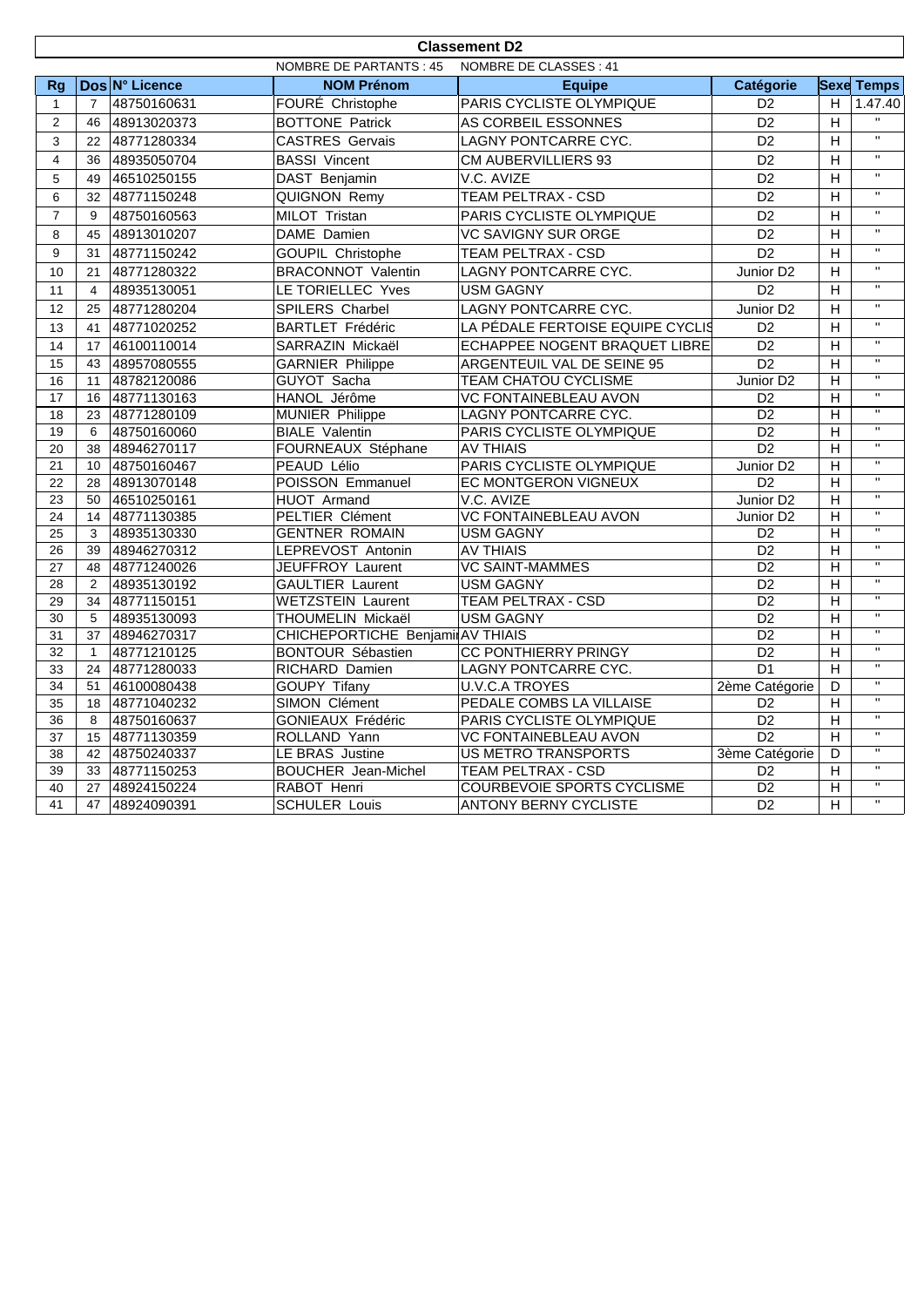| <b>Classement D3</b>                              |                |                |                                          |                                                   |                 |                |                         |  |  |
|---------------------------------------------------|----------------|----------------|------------------------------------------|---------------------------------------------------|-----------------|----------------|-------------------------|--|--|
| NOMBRE DE CLASSES : 34<br>NOMBRE DE PARTANTS : 35 |                |                |                                          |                                                   |                 |                |                         |  |  |
| <b>Rg</b>                                         |                | Dos N° Licence | <b>NOM Prénom</b>                        | <b>Equipe</b>                                     | Catégorie       |                | <b>Sexe Temps</b>       |  |  |
| 1                                                 | 24             | 48750160626    | SOUMAN François                          | PARIS CYCLISTE OLYMPIQUE<br>D <sub>3</sub>        |                 |                | 1.40.30                 |  |  |
| 2                                                 | 37             | 48946030009    | LOUCHART Olivier                         | VC DES CHEMINOTS ET VILLENEUVOI                   | D <sub>3</sub>  | $\overline{H}$ |                         |  |  |
| 3                                                 | 25             | 48924150126    | LETOURNEUR Régis                         | COURBEVOIE SPORTS CYCLISME                        | $\overline{D3}$ |                |                         |  |  |
| $\overline{4}$                                    | $\mathbf{1}$   | 48771020245    | DOUCET Michel                            | LA PÉDALE FERTOISE EQUIPE CYCLIS Arbitre Régional |                 | H              | $\mathbf{H}$            |  |  |
| 5                                                 | 14             | 48782160081    | LOPES Antonio                            | EC VELIZY 78                                      | D <sub>3</sub>  | $\overline{H}$ | $\mathbf{H}$            |  |  |
| 6                                                 | 2              | 48750240225    | <b>RENAIS Rodolphe</b>                   | <b>US METRO TRANSPORTS</b>                        | D <sub>3</sub>  | $\overline{H}$ | $\mathbf{H}$            |  |  |
| $\overline{7}$                                    | 4              | 48771280311    | <b>CARPENTIER Laurent</b>                | LAGNY PONTCARRE CYC.                              | D <sub>3</sub>  | H              | $\mathbf{H}$            |  |  |
| 8                                                 | 6              | 48771280270    | KURNIKOWSKI Sylvain                      | LAGNY PONTCARRE CYC.                              | D <sub>3</sub>  | $\overline{H}$ | $\overline{\mathbf{u}}$ |  |  |
| 9                                                 | 28             | 48946090007    | <b>ALVES Alain</b>                       | AVENIR DU VAL DE MARNE                            | $\overline{D3}$ | H              | $\mathbf{H}$            |  |  |
| 10                                                | 38             | 48913020435    | <b>VILELA Olivier</b>                    | AS CORBEIL ESSONNES                               | D <sub>3</sub>  | $\overline{H}$ | $\mathbf{H}$            |  |  |
| 11                                                | 20             | 46510250151    | TURPIN JEREMY                            | V.C. AVIZE                                        | D <sub>3</sub>  | $\overline{H}$ | $\mathbf{H}$            |  |  |
| 12                                                | 3              | 48935330190    | PINON Cédric                             | <b>ES STAINS-CYCLISME</b>                         | D <sub>3</sub>  | $\overline{H}$ | $\mathbf{H}$            |  |  |
| 13                                                | 17             | 48924010356    | MATHE Bruno                              | <b>CSM PUTEAUX</b>                                | D <sub>3</sub>  | H              | $\mathbf{H}$            |  |  |
| 14                                                | 26             | 48935130315    | <b>GOMOT Michel</b>                      | <b>USM GAGNY</b>                                  | $\overline{D3}$ | H              | $\mathbf{H}$            |  |  |
| 15                                                | 12             | 48946270067    | <b>GRIMBERT François</b>                 | <b>AV THIAIS</b>                                  | $\overline{D3}$ | $\overline{H}$ | $\overline{11}$         |  |  |
| 16                                                | $\overline{7}$ | 48771280230    | TAUVERON Eric                            | LAGNY PONTCARRE CYC.                              | D <sub>3</sub>  | H              | $\mathbf{H}$            |  |  |
| 17                                                | 5              | 48771280336    | <b>DEWAELE Nicolas</b>                   | LAGNY PONTCARRE CYC.                              | D <sub>3</sub>  | H              | $\mathbf{H}$            |  |  |
| 18                                                | 22             | 48750160248    | PERDRIEAU François                       | PARIS CYCLISTE OLYMPIQUE                          | $\overline{D3}$ | $\overline{H}$ | $\mathbf{H}$            |  |  |
| 19                                                | 13             | 48946270020    | PERNA Julien                             | <b>AV THIAIS</b>                                  | D <sub>3</sub>  | H              | $\mathbf{H}$            |  |  |
| 20                                                | 9              | 48771150004    | <b>GILARDINI Vincent</b>                 | <b>TEAM PELTRAX - CSD</b>                         | $\overline{D3}$ | $\overline{H}$ | $\overline{\mathbf{u}}$ |  |  |
| 21                                                | 36             | 48913250099    | BILLOT MORNET Christophe TEAM VTT MAISSE |                                                   | D <sub>3</sub>  | $\overline{H}$ | $\mathbf{H}$            |  |  |
| 22                                                | 23             | 48750160714    | REYER Fanny                              | PARIS CYCLISTE OLYMPIQUE                          | $\overline{D3}$ | D              | $\overline{u}$          |  |  |
| 23                                                | 31             | 48957080571    | PASQUIER Olivier                         | ARGENTEUIL VAL DE SEINE 95                        | D <sub>3</sub>  | $\overline{H}$ | $\overline{\mathbf{u}}$ |  |  |
| 24                                                | 15             | 48935100206    | CHANTEUR José                            | <b>VCA DU BOURGET</b>                             | D <sub>3</sub>  | $\overline{H}$ | $\mathbf{H}$            |  |  |
| 25                                                | 30             | 48957080237    | JEUDY Fabien                             | ARGENTEUIL VAL DE SEINE 95                        | D <sub>3</sub>  | $\overline{H}$ | $\mathbf{H}$            |  |  |
| 26                                                | 11             | 48771150192    | <b>MARIA Didier</b>                      | TEAM PELTRAX - CSD                                | D <sub>3</sub>  | H              | $\overline{\mathbf{u}}$ |  |  |
| 27                                                | 27             | 48935130115    | <b>SEGUIN Philippe</b>                   | <b>USM GAGNY</b>                                  | D <sub>3</sub>  | $\overline{H}$ | $\mathbf{H}$            |  |  |
| 28                                                | 19             | 48924110384    | <b>GAGNEUR Xavier</b>                    | <b>CSM CLAMART</b>                                | $\overline{D3}$ | $\overline{H}$ | $\mathbf{H}$            |  |  |
| 29                                                | 32             | 46100080440    | <b>BUVAT Manon</b>                       | <b>U.V.C.A TROYES</b>                             | Junior          | D              | $\mathbf{H}$            |  |  |
| 30                                                | 18             | 48782120159    | <b>NOYON Philippine</b>                  | TEAM CHATOU CYCLISME                              | D <sub>3</sub>  | D              | $\overline{\mathbf{H}}$ |  |  |
| 31                                                | 35             | 46510210084    | <b>CANON Gaël</b>                        | P.CHALONNAISE                                     | D <sub>3</sub>  | $\overline{H}$ | $\mathbf{H}$            |  |  |
| 32                                                | 39             | 48771040265    | <b>PENSEC Franck</b>                     | PEDALE COMBS LA VILLAISE                          | D <sub>3</sub>  | $\overline{H}$ | $\mathbf{H}$            |  |  |
| 33                                                | 29             | 48946070071    | <b>DEVILLERS</b> Stéphane                | US ALFORTVILLE CYCLISME                           | D <sub>3</sub>  | $\overline{H}$ | $\mathbf{H}$            |  |  |
| 34                                                | 21             | 48750160432    | <b>BOUTON Frédéric</b>                   | PARIS CYCLISTE OLYMPIQUE                          | $\overline{D3}$ | $\overline{H}$ | $\mathbf{H}$            |  |  |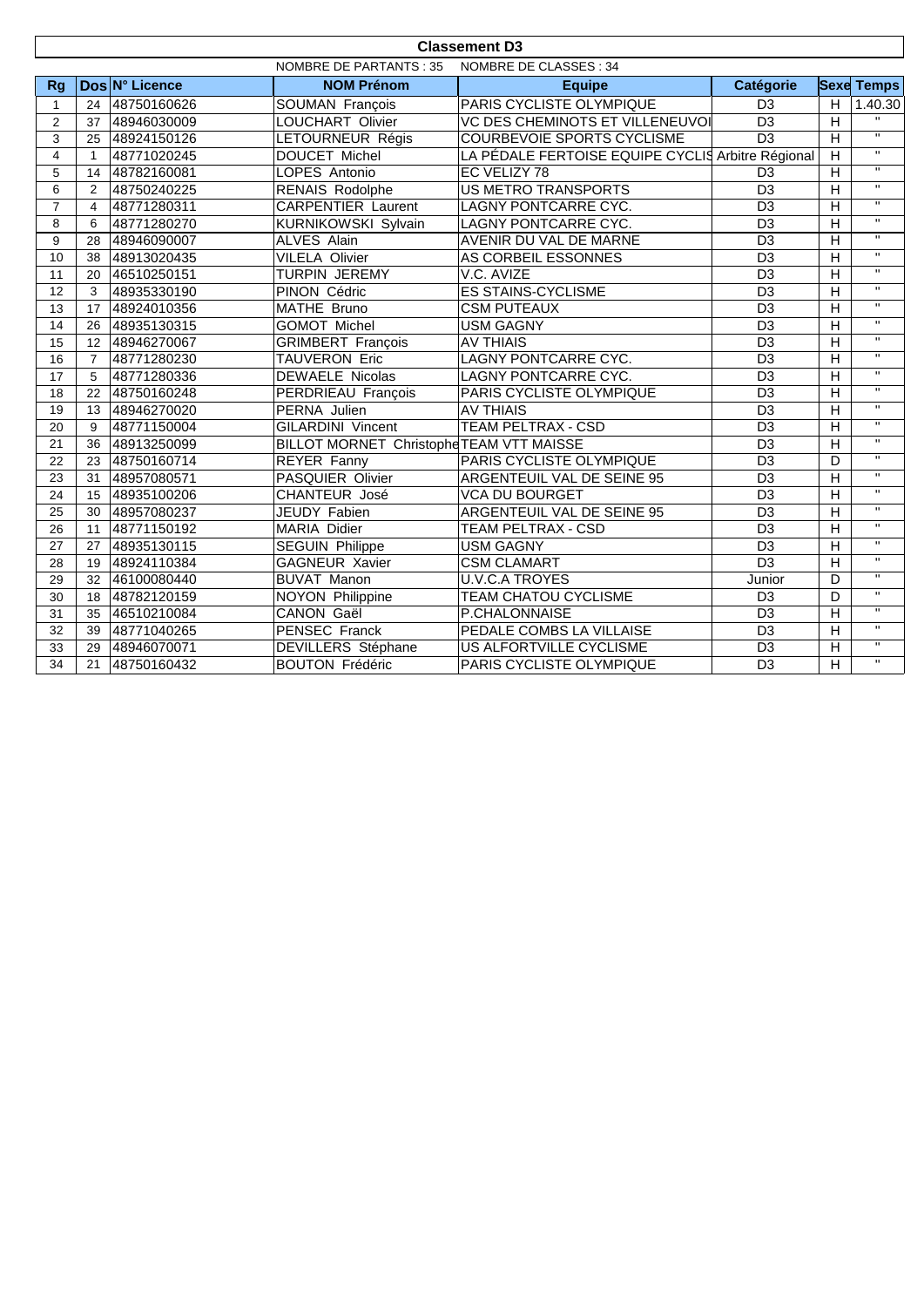| <b>Classement D4</b>    |                                                         |                |                            |                                  |                 |                |                         |  |  |
|-------------------------|---------------------------------------------------------|----------------|----------------------------|----------------------------------|-----------------|----------------|-------------------------|--|--|
|                         | <b>NOMBRE DE PARTANTS: 45</b><br>NOMBRE DE CLASSES : 39 |                |                            |                                  |                 |                |                         |  |  |
| <b>Rg</b>               |                                                         | Dos N° Licence | <b>NOM Prénom</b>          | <b>Equipe</b>                    | Catégorie       |                | <b>Sexe Temps</b>       |  |  |
| $\mathbf{1}$            | 40                                                      | 48913130057    | <b>BLIGANT David</b>       | AVENIR CYCLISTE DE LARDY         | D <sub>4</sub>  | H              | 1.37.55                 |  |  |
| 2                       | 8                                                       | 47020970046    | LETE Frédéric              | EC CHATEAU THIERRY               | $\overline{D4}$ | $\overline{H}$ |                         |  |  |
| 3                       | 10 <sup>10</sup>                                        | 48771020285    | HORNN Jean Pierre          | LA PÉDALE FERTOISE EQUIPE CYCLIS | D <sub>4</sub>  | $\overline{H}$ | $\overline{u}$          |  |  |
| $\overline{\mathbf{4}}$ | 16                                                      | 48771150247    | <b>CHANTREL Stephane</b>   | <b>TEAM PELTRAX - CSD</b>        | $\overline{D4}$ | $\overline{H}$ | $\overline{u}$          |  |  |
| 5                       | 26                                                      | 48782160023    | RICHEFORT Jean Michel      | EC VELIZY 78                     | D <sub>4</sub>  | $\overline{H}$ | $\overline{\mathbf{u}}$ |  |  |
| 6                       | 46                                                      | 48935040121    | <b>NOLIUS Bernard</b>      | EC NEUILLY PLAISANCE             | D <sub>4</sub>  | $\overline{H}$ | $\overline{u}$          |  |  |
| $\overline{7}$          | 18                                                      | 48771150037    | <b>HUNGER Norbert</b>      | <b>TEAM PELTRAX - CSD</b>        | D <sub>4</sub>  | H              | $\mathbf{H}$            |  |  |
| 8                       | 37                                                      | 48771050005    | <b>GALLOIS</b> Jean Pierre | <b>MELUN CYCL. ORGANISATION</b>  | D <sub>4</sub>  | H              | $\overline{11}$         |  |  |
| 9                       | 22                                                      | 48913070321    | PEROTTO Lucien             | EC MONTGERON VIGNEUX             | D <sub>4</sub>  | H              | $\overline{\mathbf{u}}$ |  |  |
| 10                      | 35                                                      | 48771630019    | PHILIPPE Thierry           | TEAM ALLCYCLES VAL D'EUROPE      | D <sub>4</sub>  | $\overline{H}$ | $\overline{\mathbf{u}}$ |  |  |
| 11                      | 30                                                      | 48771490048    | <b>GRANIER Luc</b>         | <b>SC GRETZ TOURNAN</b>          | D <sub>4</sub>  | H              | $\mathbf{H}$            |  |  |
| 12                      | 19                                                      | 48771150210    | <b>REINE Thierry</b>       | TEAM PELTRAX - CSD               | D <sub>4</sub>  | $\overline{H}$ | $\mathbf{H}$            |  |  |
| 13                      | 25                                                      | 48782160091    | <b>CHOISNE Alain</b>       | EC VELIZY 78                     | $\overline{D4}$ | $\overline{H}$ | $\mathbf{H}$            |  |  |
| 14                      | 36                                                      | 41690890235    | NOLLOT Marcel              | V.C. BRIGNAIS                    | $\overline{D4}$ | $\overline{H}$ | $\mathbf{u}$            |  |  |
| 15                      | 27                                                      | 42891050388    | <b>BARDIN Philippe</b>     | <b>VELO CLUB DU SENONAIS</b>     | D4              | $\overline{H}$ | $\overline{\mathbf{u}}$ |  |  |
| 16                      | 14                                                      | 48771280300    | LE GALL Olivier            | LAGNY PONTCARRE CYC.             | D <sub>4</sub>  | $\overline{H}$ | $\mathbf{H}$            |  |  |
| 17                      | 9                                                       | 47020970444    | VIGNAUD Stéphane           | EC CHATEAU THIERRY               | D <sub>4</sub>  | $\overline{H}$ | $\mathbf{H}$            |  |  |
| $\overline{18}$         | 17                                                      | 48771150094    | <b>FONTAINE Yannick</b>    | <b>TEAM PELTRAX - CSD</b>        | $\overline{D4}$ | $\overline{H}$ | $\mathbf{H}$            |  |  |
| 19                      | 43                                                      | 48771160029    | <b>BOUGAMONT Jannick</b>   | LE MEE SPORTS                    | D <sub>4</sub>  | H              | $\mathbf{H}$            |  |  |
| 20                      | 21                                                      | 48913070032    | GALLAND Serge              | EC MONTGERON VIGNEUX             | D <sub>4</sub>  | H              | $\mathbf{H}$            |  |  |
| 21                      | 47                                                      | 48935040158    | <b>NOURRY LAURENT</b>      | EC NEUILLY PLAISANCE             | $\overline{D4}$ | $\overline{H}$ | $\overline{u}$          |  |  |
| 22                      | 48                                                      | 48935040022    | FOUESNANT Frédéric         | EC NEUILLY PLAISANCE             | $\overline{D4}$ | $\overline{H}$ | $\overline{\mathbf{u}}$ |  |  |
| 23                      | $\overline{7}$                                          | 48771320010    | <b>HATON Christian</b>     | UNION SPORTIVE TRILPORT GERMIGI  | $\overline{D4}$ | $\overline{H}$ | $\overline{u}$          |  |  |
| 24                      | 29                                                      | 53060400037    | <b>WEGENER Philippe</b>    | US PEGOMAS CYCLISME              | D <sub>4</sub>  | H              | $\mathbf{H}$            |  |  |
| 25                      | 32                                                      | 48771130065    | <b>FABRE</b> Didier        | <b>VC FONTAINEBLEAU AVON</b>     | $\overline{D4}$ | $\overline{H}$ | $\mathbf{H}$            |  |  |
| $\overline{26}$         | 6                                                       | 46100110001    | <b>GOUELLE Thierry</b>     | ECHAPPEE NOGENT BRAQUET LIBRE    | $\overline{D4}$ | $\overline{H}$ | $\overline{\mathbf{u}}$ |  |  |
| 27                      | 34                                                      | 48771130404    | <b>MINNITI Patrick</b>     | <b>VC FONTAINEBLEAU AVON</b>     | $\overline{D4}$ | $\overline{H}$ | $\overline{u}$          |  |  |
| 28                      | 13                                                      | 48771280138    | <b>LALIGUE Philippe</b>    | LAGNY PONTCARRE CYC.             | D <sub>4</sub>  | H              | $\overline{u}$          |  |  |
| 29                      | 41                                                      | 48771190031    | <b>HERVILLARD Gilles</b>   | <b>CC COULOMMIERS</b>            | D <sub>4</sub>  | $\overline{H}$ | $\overline{u}$          |  |  |
| 30                      | 2                                                       | 48771240029    | <b>BREUILLY Yvan</b>       | <b>VC SAINT-MAMMES</b>           | D4              | $\overline{H}$ | $\overline{u}$          |  |  |
| 31                      | 33                                                      | 48771130286    | <b>MERCIER Thierry</b>     | <b>VC FONTAINEBLEAU AVON</b>     | D <sub>4</sub>  | $\overline{H}$ | $\overline{u}$          |  |  |
| 32                      | 5                                                       | 48924030091    | <b>LEROY Gérard</b>        | RUEIL A.C.                       | D <sub>4</sub>  | $\overline{H}$ | $\overline{\mathbf{u}}$ |  |  |
| 33                      | 12                                                      | 48771280258    | <b>BARBA Robert</b>        | LAGNY PONTCARRE CYC.             | D <sub>4</sub>  | $\overline{H}$ | $\mathbf{H}$            |  |  |
| 34                      | 20                                                      | 48935050125    | <b>GIROUX ANDRE</b>        | <b>CM AUBERVILLIERS 93</b>       | $\overline{D4}$ | $\overline{H}$ | $\mathbf{H}$            |  |  |
| 35                      | 38                                                      | 48935130121    | <b>GAMBIRASIO Laurent</b>  | <b>USM GAGNY</b>                 | $\overline{D4}$ | $\overline{H}$ | $\overline{u}$          |  |  |
| 36                      | 24                                                      | 44450830177    | <b>LEROUGE Patrick</b>     | <b>GUIDON CHALETTOIS</b>         | D <sub>4</sub>  | $\overline{H}$ | $\overline{u}$          |  |  |
| 37                      | 28                                                      | 48913020390    | <b>BOTTONE Laury</b>       | AS CORBEIL ESSONNES              | D <sub>4</sub>  | D              | $\overline{u}$          |  |  |
| $\overline{38}$         | 23                                                      | 48913070331    | <b>REMY Sandra</b>         | EC MONTGERON VIGNEUX             | $\overline{D1}$ | D              | $\overline{u}$          |  |  |
| 39                      | $\overline{3}$                                          | 48771240022    | MACHIN Jean Philippe       | <b>VC SAINT-MAMMES</b>           | D <sub>4</sub>  | $\overline{H}$ | $\overline{\mathbf{H}}$ |  |  |